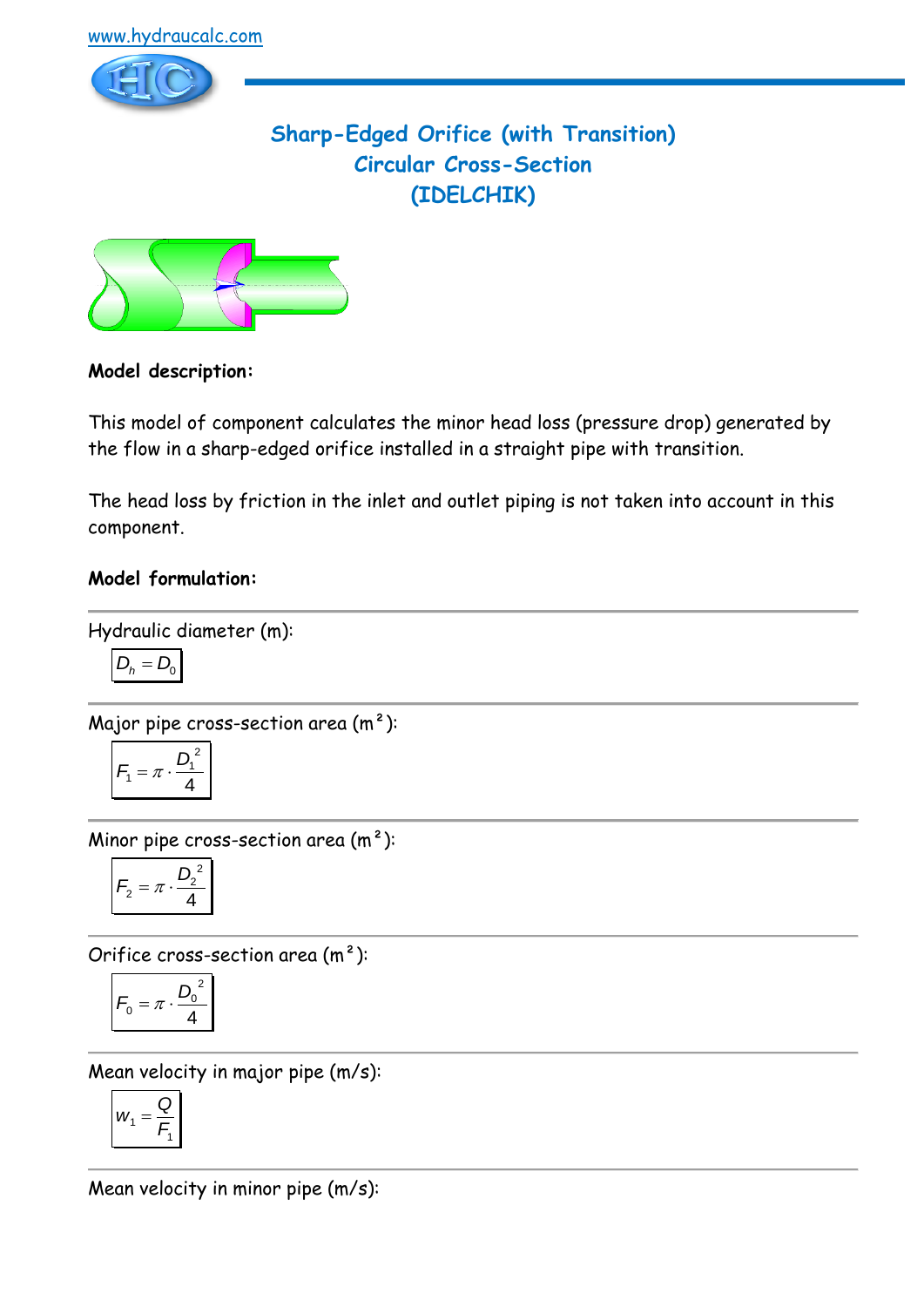$$
W_2 = \frac{Q}{F_2}
$$

Mean velocity in orifice (m/s):

$$
W_0=\frac{Q}{F_0}
$$

Mass flow rate (kg/s):

$$
G = Q \cdot \rho
$$

Reynolds number in major pipe:

$$
Re_1 = \frac{W_1 \cdot D_1}{V}
$$

Reynolds number in minor pipe:

$$
\mathsf{Re}_2 = \frac{w_2 \cdot D_2}{v}
$$

Reynolds number in orifice:

$$
\mathsf{Re}_0 = \frac{W_0 \cdot D_0}{V}
$$

 $Re_0 \ge 10^5$ 

Local resistance coefficient:

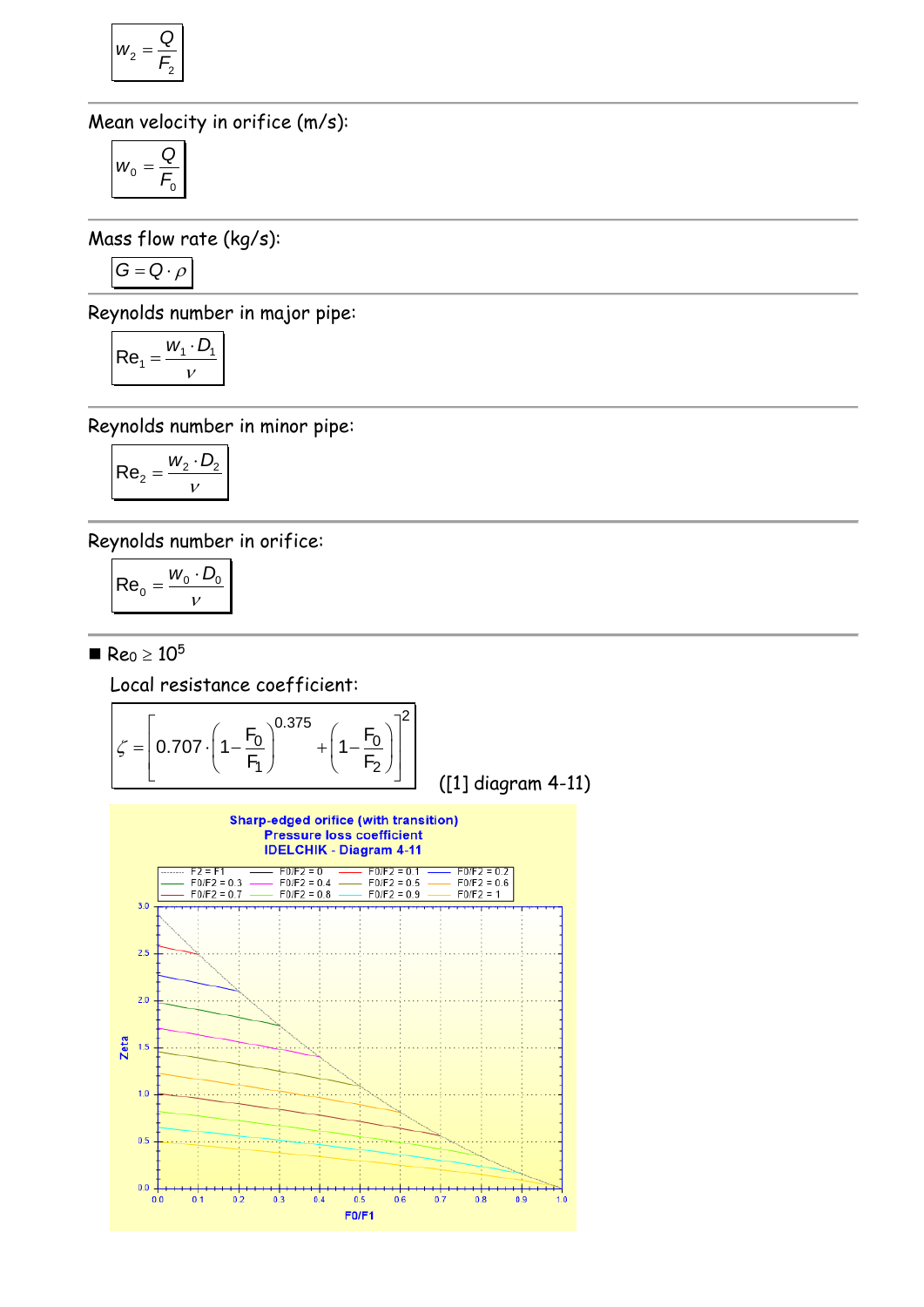Pressure loss coefficient (based on the major pipe velocity):





 $Re_0 < 10^5$ 

Quadratic local resistance coefficient:  
\n
$$
\zeta_{quad} = \left[0.707 \cdot \left(1 - \frac{F_0}{F_1}\right)^{0.375} + \left(1 - \frac{F_0}{F_2}\right)\right]^2
$$
\n(1)

$$
\zeta_{1quad} = \zeta_{quad} \cdot \left(\frac{F_1}{F_0}\right)^2
$$

([1] diagram 4.11)

Velocity factor:

$$
\mathcal{L}_{\varphi} = f\left(\text{Re}_0, \frac{F_0}{F_1}\right)
$$

([1] diagram 4-19)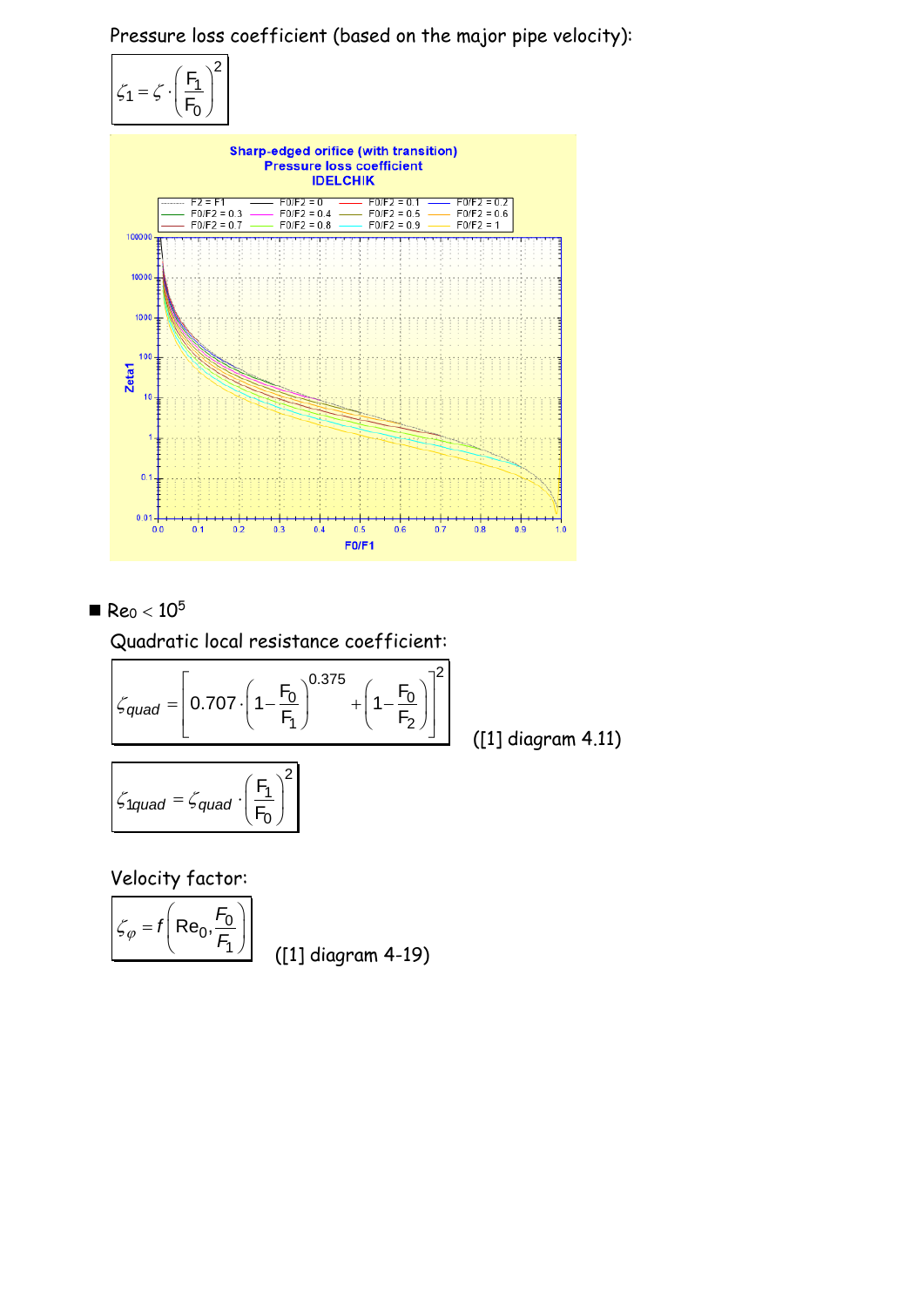

## Contraction factor:



Pressure loss coefficient (based on the major pipe velocity):

\n- 30 < Re<sub>0</sub> < 10<sup>5</sup>
\n- $$
\zeta_1 = \zeta_{\varphi} \cdot \left(\frac{F_1}{F_0}\right)^2 + \bar{\varepsilon}_{0\text{Re}} \cdot \zeta_{1\text{quad}}
$$
\n
	\n- 10 < Re<sub>0</sub> ≤ 30
	\n\n(11 diagram 4-19)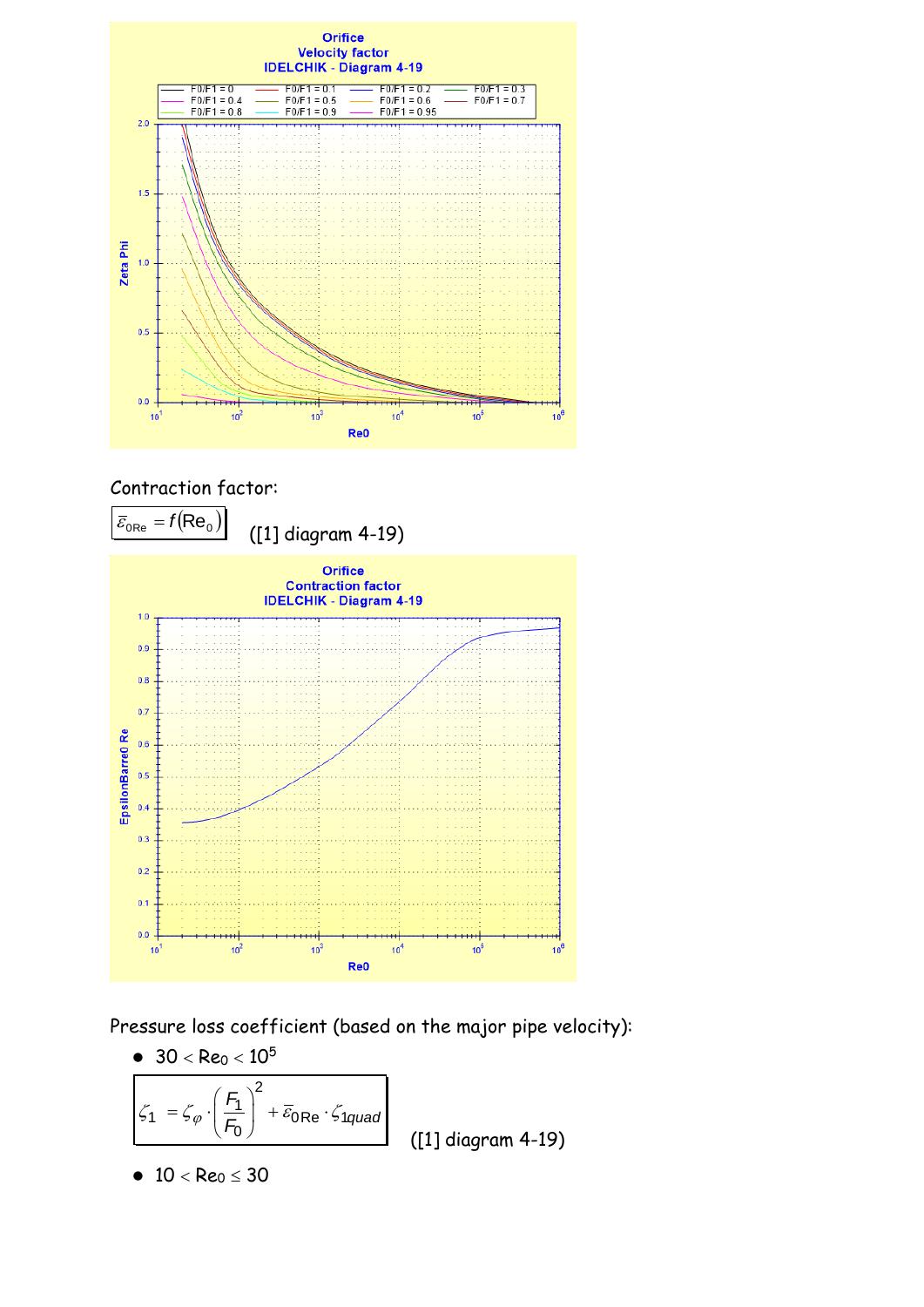

Total pressure loss (Pa):

$$
\Delta P = \zeta_1 \cdot \frac{\rho \cdot w_1^2}{2}
$$

Total head loss of fluid (m):

$$
\Delta H = \zeta_1 \cdot \frac{w_1^2}{2 \cdot g}
$$

Hydraulic power loss (W):

 $Wh = \Delta P \cdot Q$ 

### **Symbols, Definitions, SI Units:**

- D<sup>h</sup> Hydraulic diameter (m)
- D<sup>1</sup> Major pipe internal diameter (m)
- D<sup>2</sup> Minor pipe internal diameter (m)
- D<sup>0</sup> Orifice diameter (m)
- $F_1$  Major pipe cross-sectional area  $(m^2)$
- $F_2$  Minor pipe cross-sectional area  $(m^2)$
- $F_0$  Orifice cross-sectional area  $(m<sup>2</sup>)$
- $Q$  Volume flow rate  $(m^3/s)$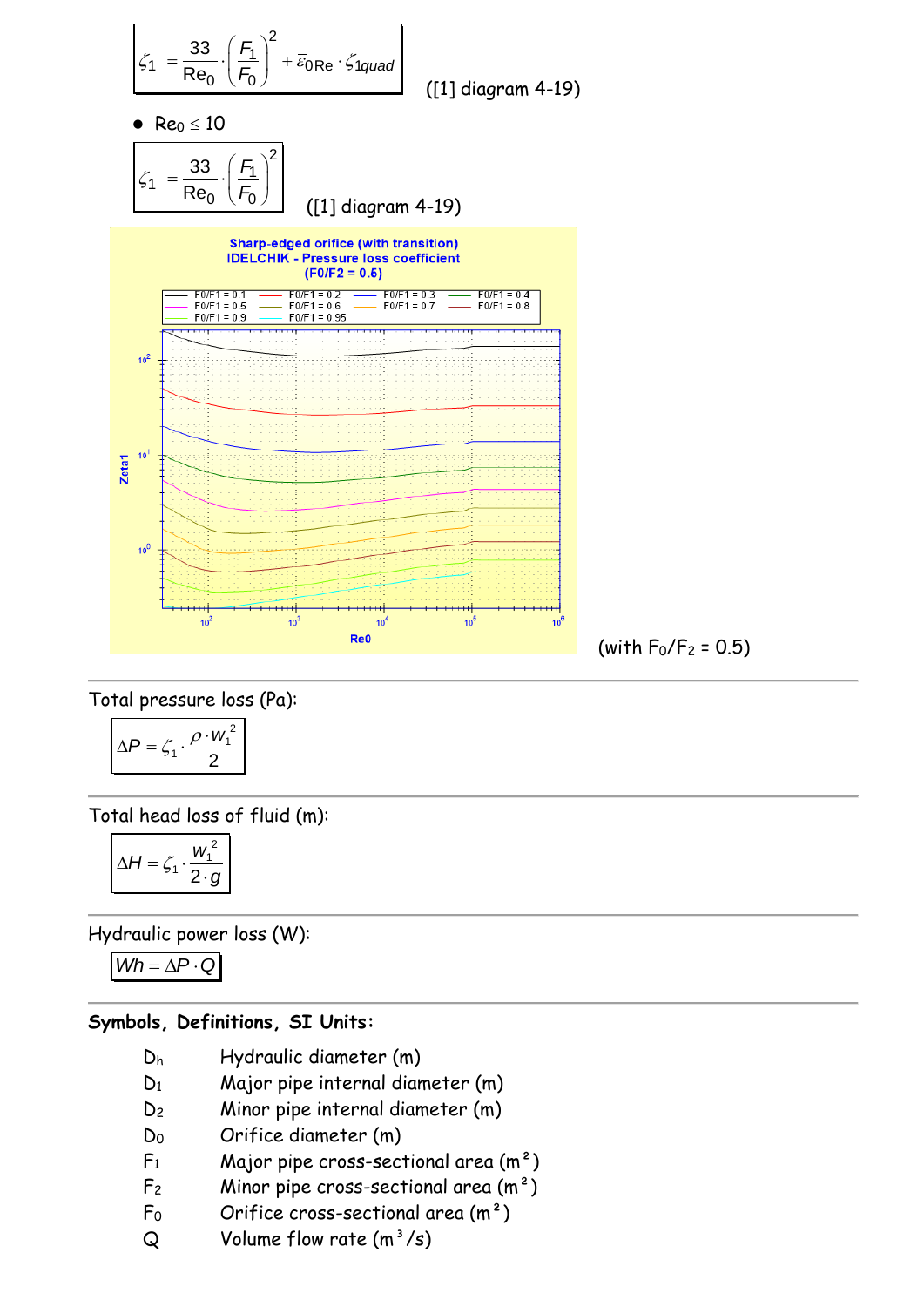| G                        | Mass flow rate $(kq/s)$                                                   |
|--------------------------|---------------------------------------------------------------------------|
| W <sub>1</sub>           | Mean velocity in major pipe (m/s)                                         |
| W <sub>2</sub>           | Mean velocity in minor pipe (m/s)                                         |
| Wo                       | Mean velocity in orifice (m/s)                                            |
| Re <sub>1</sub>          | Reynolds number in major pipe ()                                          |
| Re <sub>2</sub>          | Reynolds number in minor pipe ()                                          |
| Re <sub>0</sub>          | Reynolds number in orifice ()                                             |
| ζ                        | Local resistance coefficient (based on the orifice velocity) ()           |
| $\zeta$ quad             | Quadratic local resistance coefficient (based on the orifice velocity) () |
| $\zeta$ <sub>1quad</sub> | Quadratic local resistance coefficient (based on the major pipe velocity) |
|                          | $\left( \right)$                                                          |
| $\zeta_{\phi}$           | Velocity factor ()                                                        |
| E0Re                     | Contraction factor ()                                                     |
| $\zeta_1$                | Pressure loss coefficient (based on the major pipe velocity) ()           |
| $\Delta P$               | Total pressure loss (Pa)                                                  |
| ΔH                       | Total head loss of fluid (m)                                              |
| Wh                       | Hydraulic power loss (W)                                                  |
|                          |                                                                           |
| $\rho$                   | Fluid density $(kg/m^3)$                                                  |
| $\mathbf v$              | Fluid kinematic viscosity $(m^2/s)$                                       |
| 9                        | Gravitational acceleration $(m/s^2)$                                      |
|                          |                                                                           |

# **Validity range:**

- any flow regime: laminar and turbulent
- stabilized flow upstream of the orifice

**Example of application:**